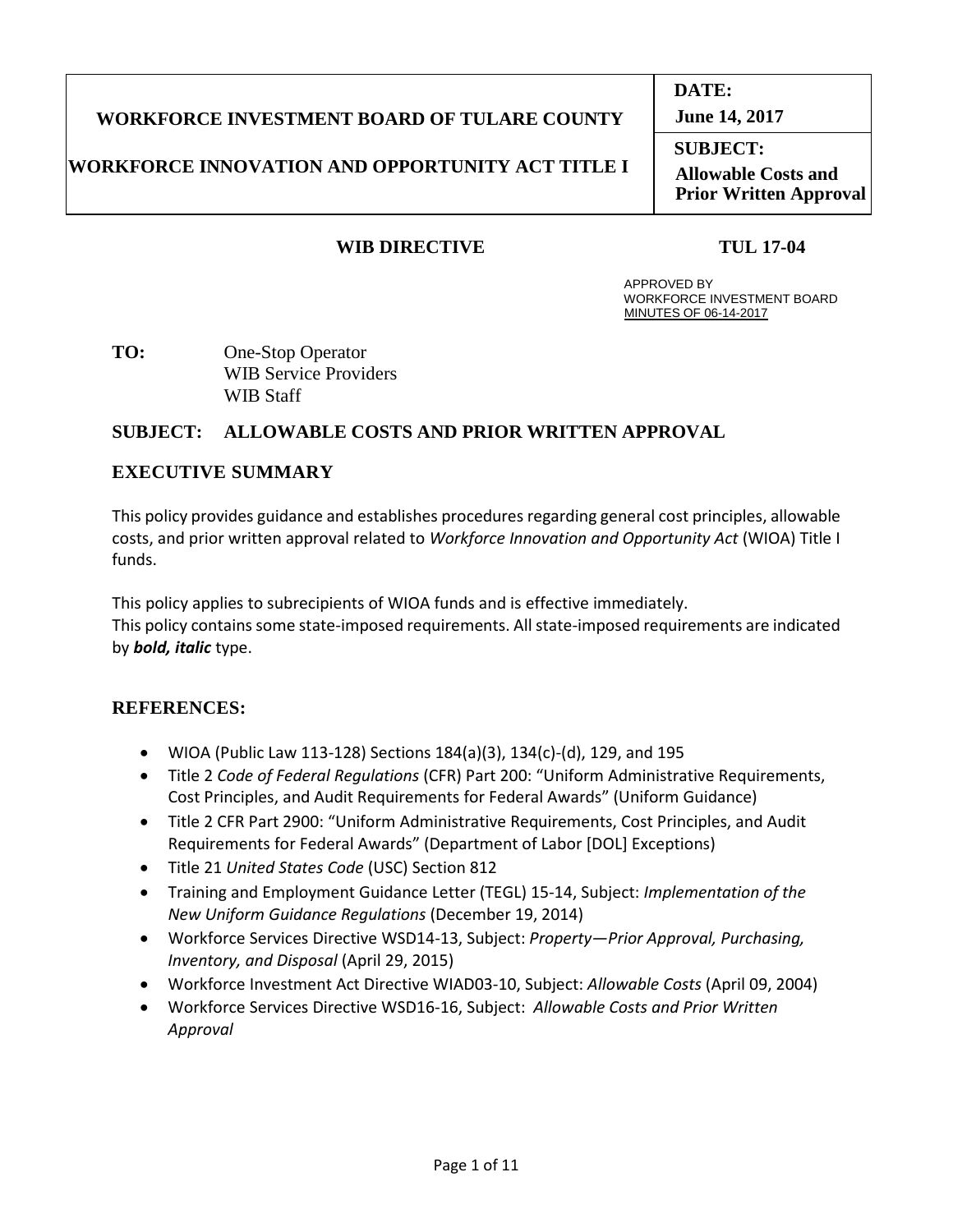### **BACKGROUND:**

On December 26, 2013, the Office of Management and Budget (OMB) issued the Uniform Guidance, which establishes uniform administrative requirements, cost principles, and audit requirements for federal awards. The Uniform Guidance consolidated multiple, previously separate, sets of OMB guidance into one combined set of rules. The following year, the DOL adopted the OMB Uniform Guidance and issued DOL Exceptions.

The Uniform Guidance applies to all federal awards made on or after December 26, 2014. Therefore, beginning with WIOA Program Year (PY) 2015-16 funds, all subrecipients of this funding must adhere to the Uniform Guidance, DOL Exceptions, and corresponding WIOA administrative requirements, cost principles, and audit requirements. For more information on Uniform Guidance implementation, please see TEGL 15-14.

### **POLICY AND PROCEDURES:**

Each state, Local Workforce Development Area (Local Area), and provider that receives funds under WIOA Title I is required to comply with Uniform Guidance (WIOA Section 184[a][3]). This includes general principles and guidance on selected items of cost. However, if more restrictive city, state, or federal guidelines exist, they take precedence. Local Areas should review and update their local policies and procedures to ensure compliance with this guidance.

The Employment Development Department (EDD) has compiled a high-level matrix listing various cost items referenced in Uniform Guidance Sections 200.420 through 200.475 (Attachment 1). The columns in the matrix contain various entity types, specific CFR sections, and DOL Exceptions sections (if applicable). The matrix also provides a quick reference guide indicating whether a cost item is allowable or not. WIOA subrecipients can use the matrix as an initial tool, rather than the final authority, to determine whether a cost is allowable or not.

In general, to be an allowable charge to WIOA, a cost must meet the following criteria:

- Be necessary and reasonable for the performance of the award.
- Be allocable to the award.
- Conform to any limitations or exclusions set forth in the award.
- Be consistent with policies and procedures that apply uniformly to both federally-financed and other activities of the non-federal entity.
- Be accorded consistent treatment.
- Be determined in accordance with generally accepted accounting principles.
- Not be used to meet cost sharing or matching requirements of any other federally financed program (without prior approval from the state).
- Be adequately documented.

Expenditure of WIOA funds is only allowable for those activities permitted by the WIOA statute or federal regulations. Required and permissible program activities for adult and dislocated workers can be found in WIOA Sections 134(c) and (d), respectively. Similarly, allowable program activities for the youth program can be found in WIOA Section 129.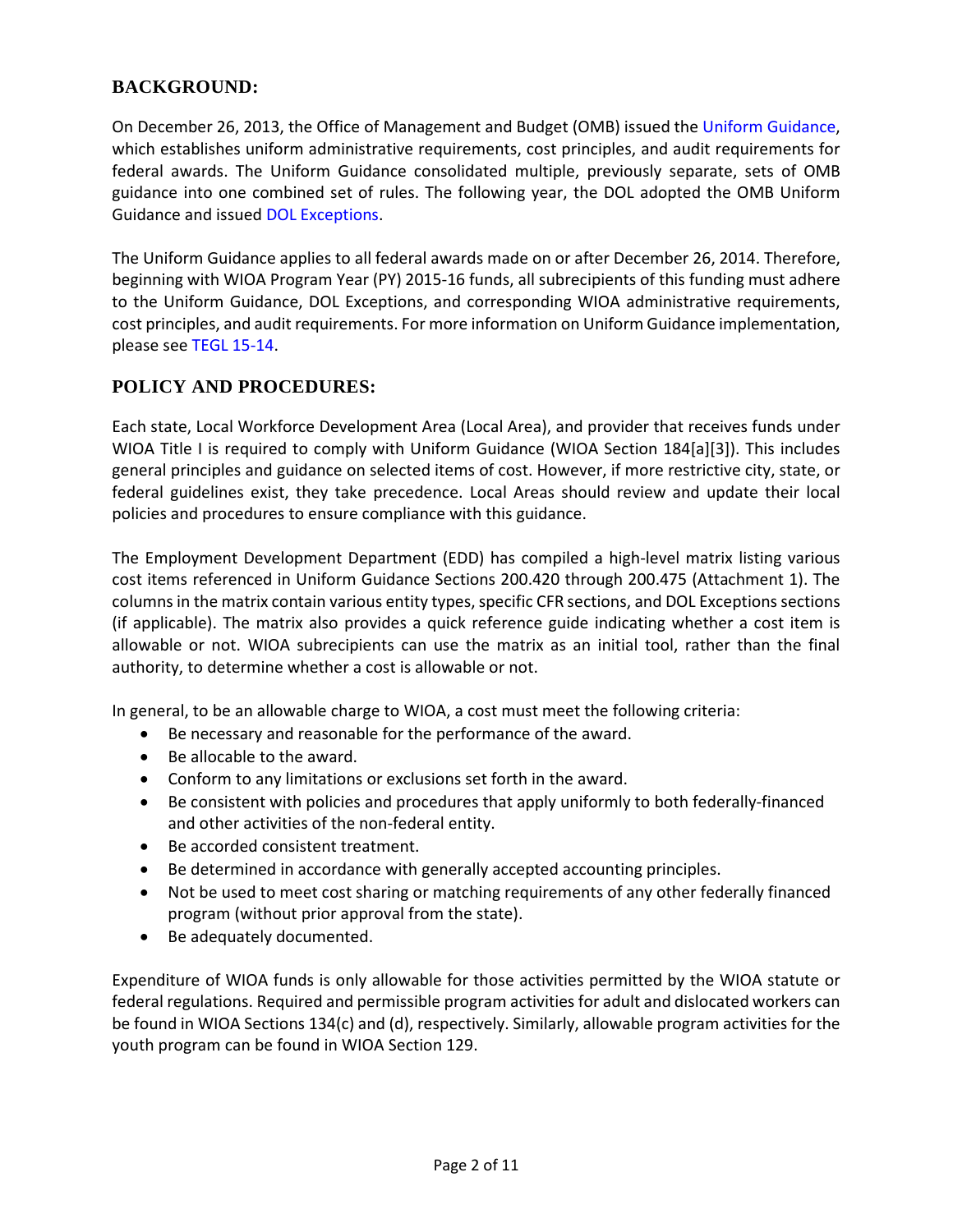#### **Funds Awarded Prior to December 26, 2014**

Funding received prior to December 26, 2014 (i.e., PY 2014-15 funds and before) must continue to follow the terms and conditions of those awards, including the cost principles required under the former OMB circulars. For information on allowable costs under the former OMB circulars, please refer to Workforce Investment Act Directive TCWIBD 05-13.

#### **Prohibited Use of Funds**

#### *Lobbying*

Subrecipients that receive WIOA Title I funds must comply with the restrictions on political activities as specified in WIOA Section 195. This provision prohibits the use of WIOA Title I funds for publicity or propaganda purposes, or for materials designed to support or defeat the enactment of federal, state, or local legislation; proposed or pending regulation; administrative action; or order issued by the executive branch of any state or local government. This also includes prohibition of the use of Title I funds for activities designed to influence the enactment or issuance of legislation; appropriations; regulations; administrative action; or an Executive Order proposed or pending before Congress, any state government, state or local legislature, or legislative body.

#### *Marijuana Industry*

Uniform Guidance Section 200.331 requires the state, as the pass-through entity, to advise subrecipients of imposed requirements by federal laws, regulations, and the provisions of contracts or grant agreements, as well as additional requirements imposed by the state. Although California passed Proposition 64, in accordance with federal law (21 U.S.C 812), marijuana is classified as a Schedule 1 narcotic, and is therefore illegal from a federal standpoint.

All grant agreements between the DOL and the state must follow all applicable federal statute, regulations, and policies. Therefore, in accordance with federal law, WIOA funds cannot be used to directly or indirectly support the marijuana industry including, but not limited to, use, possession, growth or distribution of marijuana. This applies to WIOA; Wagner-Peyser; Trade Adjustment Assistance; Veterans' Employment and Training Service; and National Dislocated Worker Grant programs and services including, but not limited to, training, employer outreach, hiring events, career counseling, job orders and referrals.

#### **Prior Written Approval**

The Uniform Guidance includes administrative requirements and cost items that are allowable only with prior written approval from the federal awarding agency or pass through entity. Subrecipients should review the terms and conditions of their grant agreements to determine the appropriate authority to grant prior approval. As the pass-through entity of WIOA Title I funds, the EDD is responsible for granting prior approval in most cases.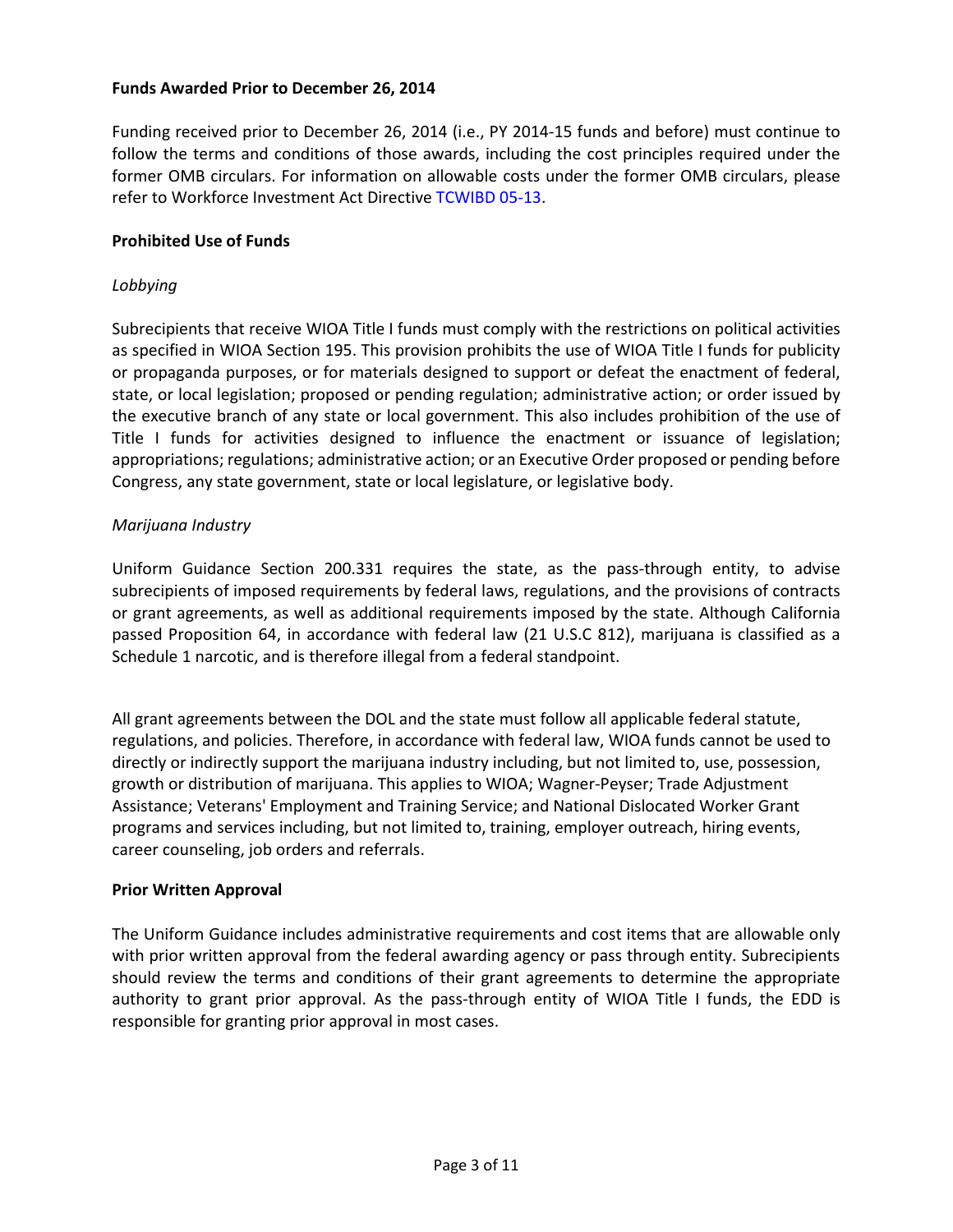Under any given federal award, the reasonableness and allocability of certain cost items may be difficult to determine. In order to avoid subsequent disallowance or dispute, subrecipients should obtain prior written approval for the incurrence of special or unusual costs. The following matrix lists key sections of the Uniform Guidance that address when prior written approval is required.

| <b>Circumstance</b>                                         | <b>Section</b>             |
|-------------------------------------------------------------|----------------------------|
| Use of grant agreements (including fixed amount awards),    | §200.201, paragraph (b)(5) |
| cooperative agreements, and contracts                       |                            |
| Cost sharing or matching                                    | §200.306                   |
| Program income                                              | §200.307                   |
| Revision of budget and program plans                        | §200.308                   |
| Real property                                               | §200.311                   |
| Equipment                                                   | <b>§200.313</b>            |
| Fixed amount sub awards                                     | §200.332                   |
| Direct costs                                                | §200.413, paragraph (c)    |
| Compensation-personal services                              | §200.430, paragraph (h)    |
| Compensation-fringe benefits                                | §200.431                   |
| <b>Entertainment costs</b>                                  | §200.438                   |
| Equipment and other capital expenditures                    | §200.439                   |
| Exchange rates                                              | §200.440                   |
| Fines, penalties, damages and other settlements             | §200.441                   |
| Fund raising and investment management costs                | §200.442                   |
| Goods or services for personal use                          | §200.445                   |
| Insurance and indemnification                               | §200.447                   |
| Memberships, subscriptions, and professional activity costs | §200.454, paragraph (c)    |
| Organization costs                                          | §200.455                   |
| Participant support costs                                   | §200.456                   |
| Pre-award costs                                             | <b>§200.458</b>            |
| Rearrangement and reconversion costs                        | §200.462                   |
| Selling and marketing costs                                 | §200.467                   |
| Taxes (including Value Added Tax)                           | §200.470                   |
| <b>Travel costs</b>                                         | §200.474                   |

Subrecipients should thoroughly review the Uniform Guidance sections referenced above to determine when prior written approval must be obtained, and assess if their specific circumstance(s) require prior approval. As indicated in DOL Exception Section 2900.407, inclusion of item(s) in the statement of work or budget when awarded **does not** constitute prior approval; subrecipients must still follow all applicable policies and procedures outlined in this directive.

Property procurements with a unit acquisition cost of \$5,000 or more must have prior written approval. A non-property related purchase or circumstance that fits into one of the above referenced categories may still require prior written approval, regardless of the dollar amount.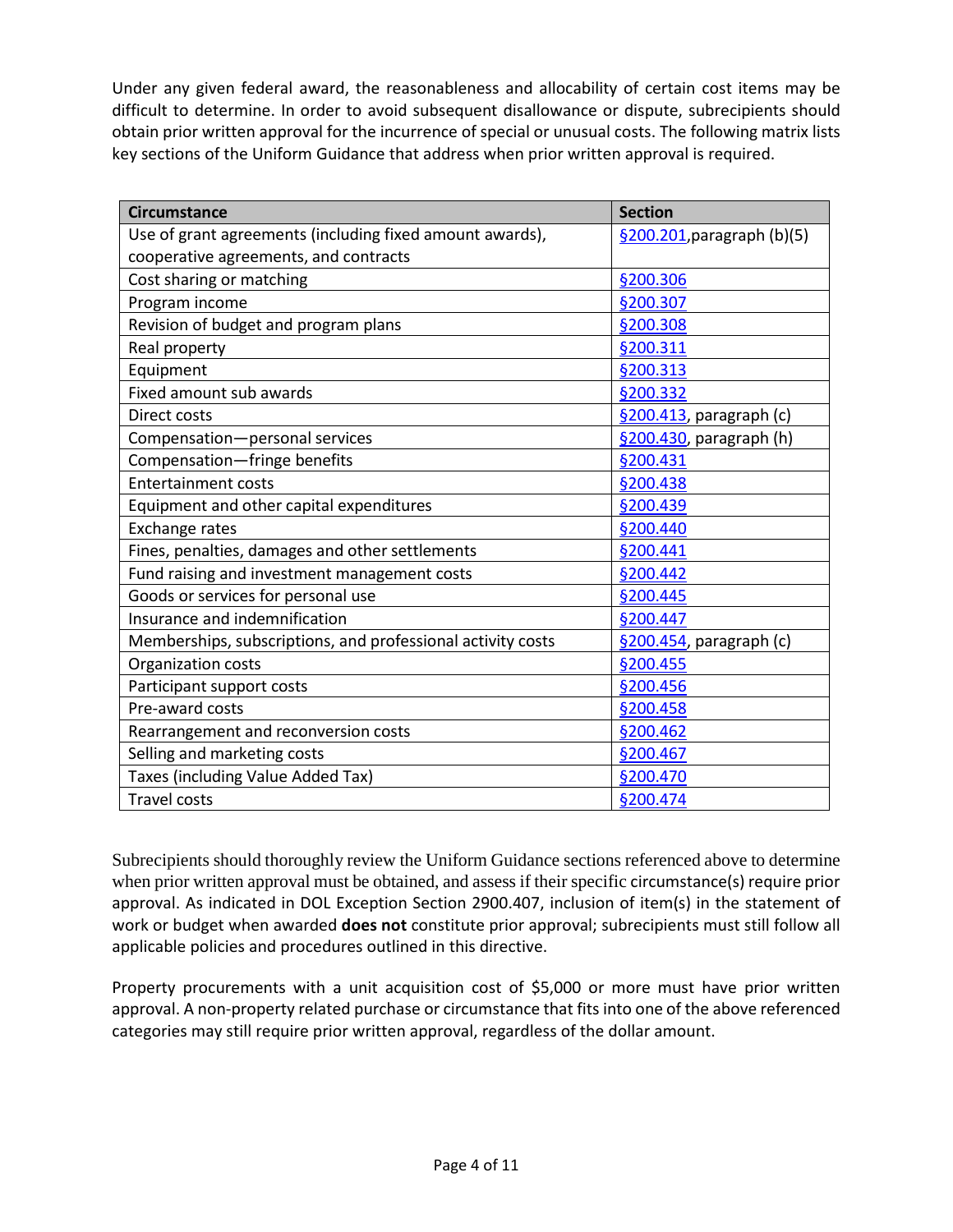#### **Prior Written Approval Procedures**

Subrecipients must complete and submit the Prior Written Approval Request (Attachment 2), along with all necessary supporting documentation, to their assigned Regional Advisor no less than 30 days before the requested action is to occur.

The EDD will consider the following factors in its review of the requests:

- Is this purchase necessary and reasonable?
- Have the best products been selected?
- What other costs are associated with the purchase?
- If applicable, what procurement method will be used?
- If applicable, was a lease option considered in lieu of the purchase?

The Prior Written Approval Request and supporting documentation can be submitted to the assigned Regional Advisor electronically or through one of the methods listed below:

| Mail                               | ATTN: (Name of Regional Advisor)<br>Workforce Service Division, MIC 50<br><b>Employment Development Department</b><br>P.O. Box 826880<br>Sacramento, CA 94280-0001 |  |  |
|------------------------------------|--------------------------------------------------------------------------------------------------------------------------------------------------------------------|--|--|
| Courier Service/<br>Overnight Mail | ATTN: (Name of Regional Advisor)<br>Workforce Services Division, MIC 50<br><b>Employment Development Department</b><br>722 Capitol Mall<br>Sacramento, CA 95814    |  |  |

Subrecipients will receive a formal notification from their assigned Regional Advisor providing approval or denial of their request. Written approval must be received prior to the cost being incurred.

Approval is based on the supplied justification and supporting documentation for the proposed expenditure. If the actual expenditure is not in accordance with the justification or Uniform Guidance requirements, the expenditure can still be questioned or disallowed. Factors affecting this include, but are not limited to, the following:

- Inadequate justification.
- Failure to follow internal, state, or federal policies.
- Expenditure is not necessary or reasonable.
- Failure to comply with applicable federal law or regulations.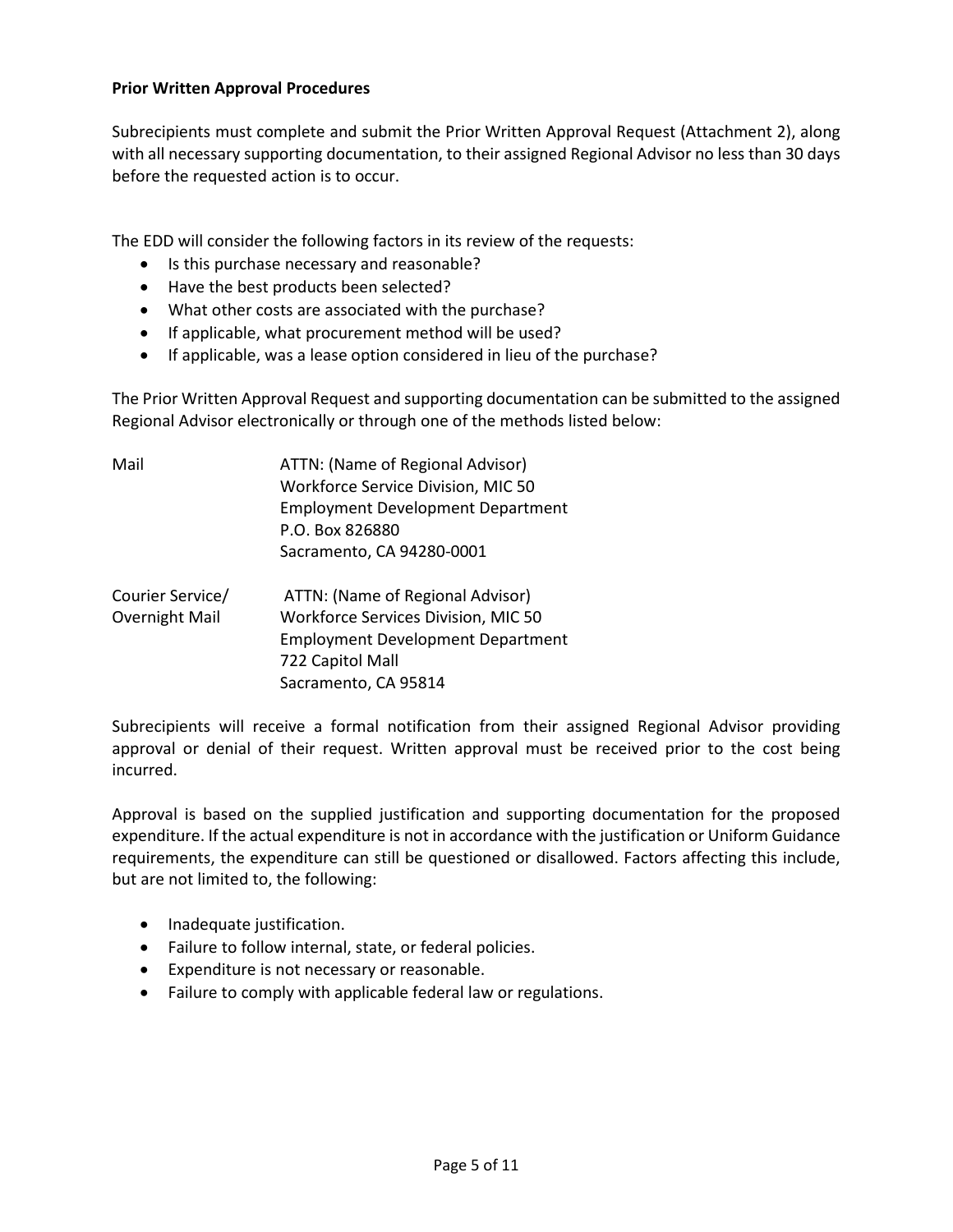#### **Documentation**

Supporting documentation must be retained for all costs associated with a prior approval request. The documentation must establish that the expenditure meets the following criteria:

- Meets the cost principles (is necessary and reasonable for proper and efficient performance and administration of the grant).
- Is allocable to the grant based upon the benefits received.
- Is authorized or not prohibited under state or local laws and regulations.
- Conforms to any limitations or exclusions of cost item types or amounts, as set forth in the Uniform Guidance, federal law, federal award, or other governing regulations.
- Is consistent with applicable policies, regulations, and procedures.

### **ACTION:**

*Please bring this directive to the attention of all WIB Service Providers and WIB Staff.*

### **INQUIRIES:**

*Please direct inquiries regarding this directive to the Workforce Investment Board at (559) 713-5200.*

ADAM PECK Executive Director

### ATTACHMENTS

- 1. Cost Items Matrix
- 2. Prior Written Approval Request

AP:CE:lc:llg

e:\analyst-program\directives\allowable costs and prior written approval\allowable costs and prior written approval.docx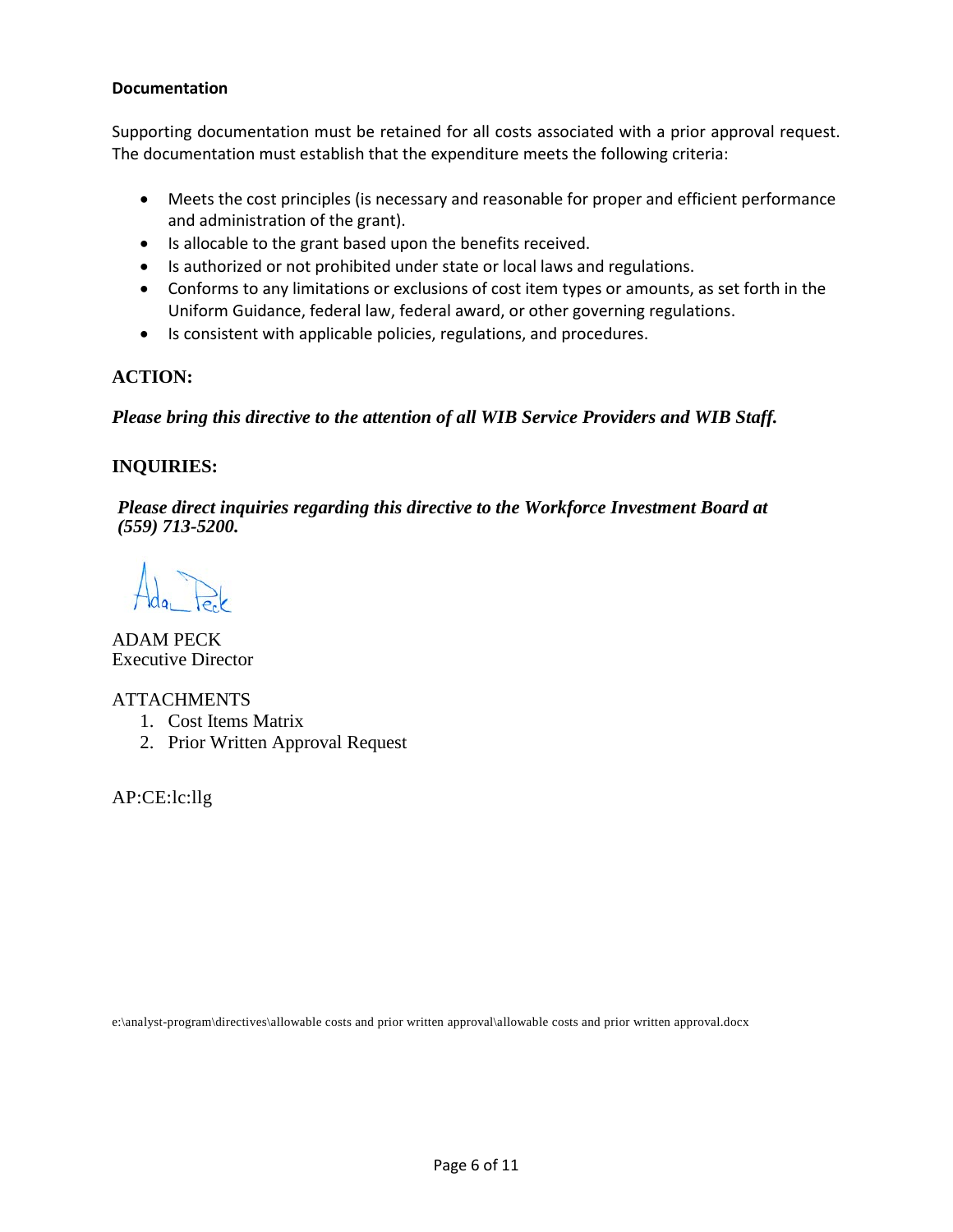## **COST ITEMS MATRIX**

#### THIS COST ITEMS MATRIX SHOULD ONLY BE USED AS A QUICK REFERENCE GUIDE.

**The** *Workforce Innovation and Opportunity Act* **(WIOA), Title 2** *Code of Federal Regulations* **(CFR) Part 200 (Uniform Guidance), and Title 2 CFR Part 2900 (Department of Labor [DOL] Exceptions), contain definitive guidance and final authority for determining whether or not a cost is allowable.** 

The matrix on the following pages identifies the cost items and different types of entities. When determining whether the cost of an item is allowable, users must also refer to the applicable sections of the Uniform Guidance, DOL Exceptions, and WIOA.

Failure to address a particular cost item is not intended to imply that it is allowable or unallowable. Rather, the determination of allowability in each case must be based on the treatment or principles provided for similar or related costs. In the case of a discrepancy between the Uniform Guidance and the provisions of a specific federal award administered by the pass-through entity, the federal award provisions govern. Note also that, in some instances, different cost items may be similarly named, and there may be some overlap between the various cost items.

| <b>Legend Key</b> | <b>Legend Key Definition</b>          |
|-------------------|---------------------------------------|
| A                 | Allowable                             |
| AP                | Allowable with Prior Approval         |
| AC                | Allowable with Conditions             |
|                   | Unallowable                           |
| <b>NS</b>         | Not Specified in the Uniform Guidance |

When reviewing the matrix please use the following legend:

If a cost item is denoted with two or more legend keys, users should delve further into the various information sources as they may provide the additional clarity that is needed. If this effort does not provide the necessary information, then subrecipients should contact their Regional Advisor/Project Manager.

The "NS" legend key denotes that information may not be readily available. In this event, the subrecipient should seek other sources before contacting their Regional Advisor/Project Manager.

The "AP" legend key denotes that, in some instances, prior written approval will be required from the Cognizant Agency or Governor. In this event, one should adhere to the Uniform Guidance Section 200.407, DOL Exceptions Section 2900.16, and review the existing policies and procedures established i[n Workforce](http://www.edd.ca.gov/Jobs_and_Training/pubs/wsd14-13.pdf)  [Services Directive WSD14-13,](http://www.edd.ca.gov/Jobs_and_Training/pubs/wsd14-13.pdf) until further guidance is provided by the state.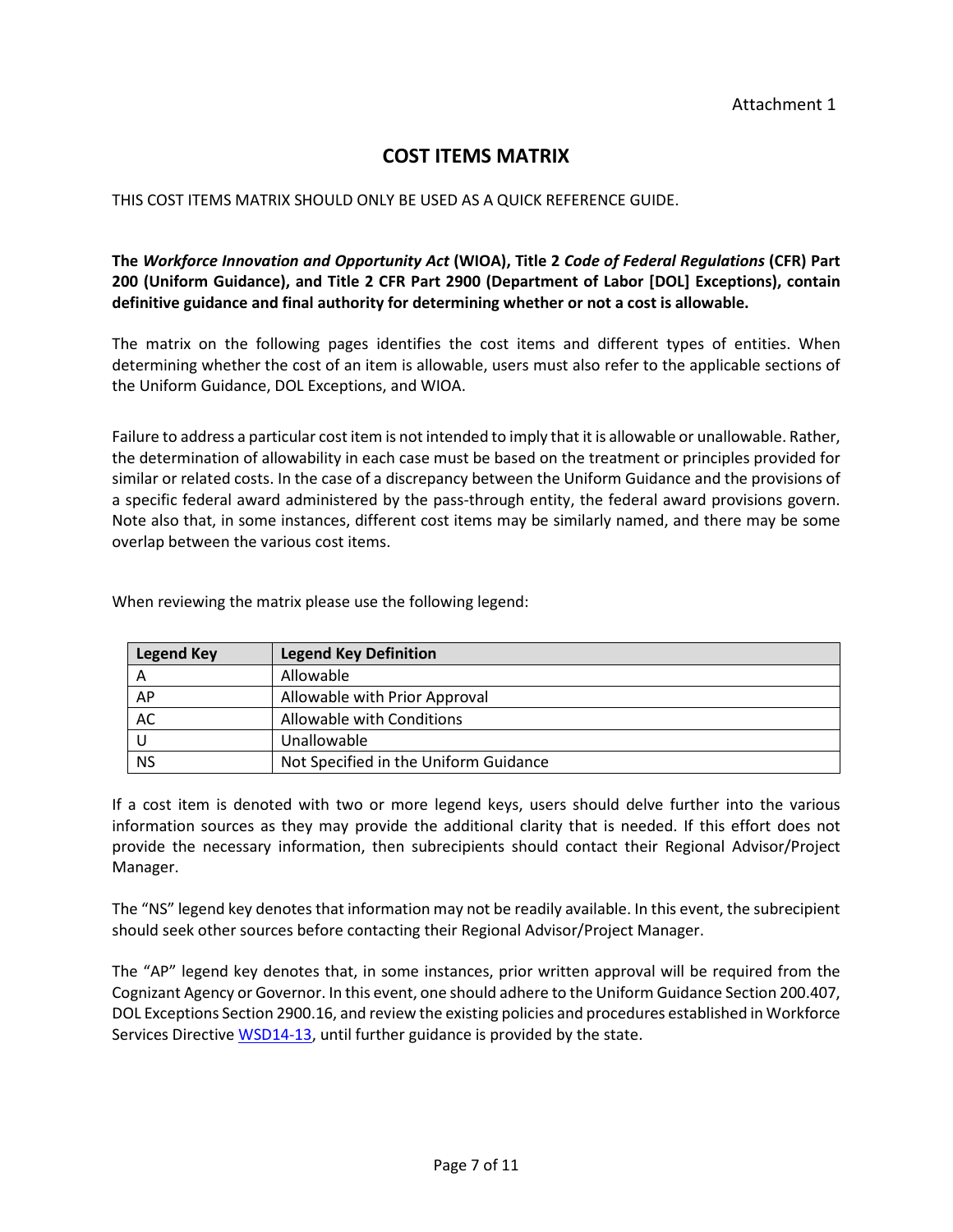|                | <b>Cost Item</b>                                                                                             | <b>Educational</b><br><b>Institutions</b> | Non-Profit<br>Organizations | State, Local and<br>Indian Tribal<br>Governments | Uniform<br>Guidance<br><b>Section</b> | <b>DOL</b><br><b>Exceptio</b><br>n<br><b>Section</b> |
|----------------|--------------------------------------------------------------------------------------------------------------|-------------------------------------------|-----------------------------|--------------------------------------------------|---------------------------------------|------------------------------------------------------|
| 1              | Advertising and public relations                                                                             | A/U                                       | A/U                         | A/U                                              | 200.421                               |                                                      |
| $\overline{2}$ | Advisory councils                                                                                            | AC/U                                      | AC/U                        | AC/U                                             | 200.422                               |                                                      |
| 3              | Alcoholic beverages                                                                                          | U                                         | U                           | U                                                | 200.423                               |                                                      |
| 4              | Alumni/ae activities                                                                                         | U                                         | <b>NS</b>                   | <b>NS</b>                                        | 200.424                               |                                                      |
| 5              | Audit services                                                                                               | AC/U                                      | AC/U                        | AC/U                                             | 200.425                               |                                                      |
| 6              | <b>Bad debts</b>                                                                                             | U                                         | U                           | U                                                | 200.426                               |                                                      |
| $\overline{7}$ | <b>Bonding costs</b>                                                                                         | A                                         | A                           | A                                                | 200.427                               |                                                      |
| 8              | Collection of improper<br>payments                                                                           | Α                                         | A                           | Α                                                | 200.428                               |                                                      |
| 9              | Commencement and<br>convocation costs                                                                        | AC/U                                      | <b>NS</b>                   | <b>NS</b>                                        | 200.429                               |                                                      |
| 10             | Compensation - personal<br>services                                                                          | A/U                                       | A/U                         | A/U                                              | 200.430                               |                                                      |
| 11             | Compensation - fringe benefits                                                                               | A/U                                       | A/U                         | A/U                                              | 200.431                               |                                                      |
| 12             | Conferences                                                                                                  | A                                         | $\boldsymbol{\mathsf{A}}$   | A                                                | 200.432                               |                                                      |
| 13             | Contingency provisions                                                                                       | AC/U                                      | AC/U                        | AC/U                                             | 200.433                               | 2900.18                                              |
| 14             | Contributions and donations                                                                                  | U                                         | U                           | U                                                | 200.434                               |                                                      |
| 15             | Defense and prosecution of<br>criminal and civil proceedings,<br>claims, appeals, and patent<br>infringement | AC/U                                      | AC/U                        | AC/U                                             | 200.435                               |                                                      |
| 16             | Depreciation                                                                                                 | AC                                        | AC                          | AC                                               | 200.436                               |                                                      |
| 17             | Employee health and welfare<br>costs                                                                         | Α                                         | A                           | Α                                                | 200.437                               |                                                      |
| 18             | <b>Entertainment costs</b>                                                                                   | U/AP                                      | U/AP                        | U/AP                                             | 200.438                               |                                                      |
| 19             | Equipment and other capital<br>expenditures                                                                  | AP/U                                      | AP/U                        | AP/U                                             | 200.439                               |                                                      |
|                | 20 Exchange rates                                                                                            | AP                                        | AP                          | AP                                               | 200.440                               |                                                      |
| 21             | Fines, penalties, damages and<br>other settlements                                                           | U/AP                                      | U/AP                        | U/AP                                             | 200.441                               |                                                      |
| 22             | Fund raising and investment<br>management costs                                                              | U/AP/A                                    | U/AP/A                      | U/AP/A                                           | 200.442                               |                                                      |
| 23             | Gains and losses on disposition<br>of depreciable assets                                                     | AC                                        | AC                          | AC                                               | 200.443                               |                                                      |
| 24             | General cost of government                                                                                   | <b>NS</b>                                 | <b>NS</b>                   | U/A                                              | 200.444                               |                                                      |
| 25             | Goods or services for personal<br>use                                                                        | U/AP                                      | U/AP                        | U/AP                                             | 200.445                               |                                                      |
| 26             | Idle facilities and idle<br>capacity                                                                         | AC/U                                      | AC/U                        | AC/U                                             | 200.446                               |                                                      |
| 27             | Insurance and indemnification                                                                                | AC/U                                      | AC/U                        | AC/U                                             | 200.447                               |                                                      |
| 28             | Intellectual property                                                                                        | A/U                                       | A/U                         | A/U                                              | 200.448                               |                                                      |
| 29             | Interest                                                                                                     | AC/U                                      | AC/U                        | AC/U                                             | 200.449                               |                                                      |
| 30             | Lobbying                                                                                                     | U                                         | U                           | $\cup$                                           | 200.450                               |                                                      |
| 31             | Losses on other awards or<br>contracts                                                                       | U                                         | U                           | U                                                | 200.451                               |                                                      |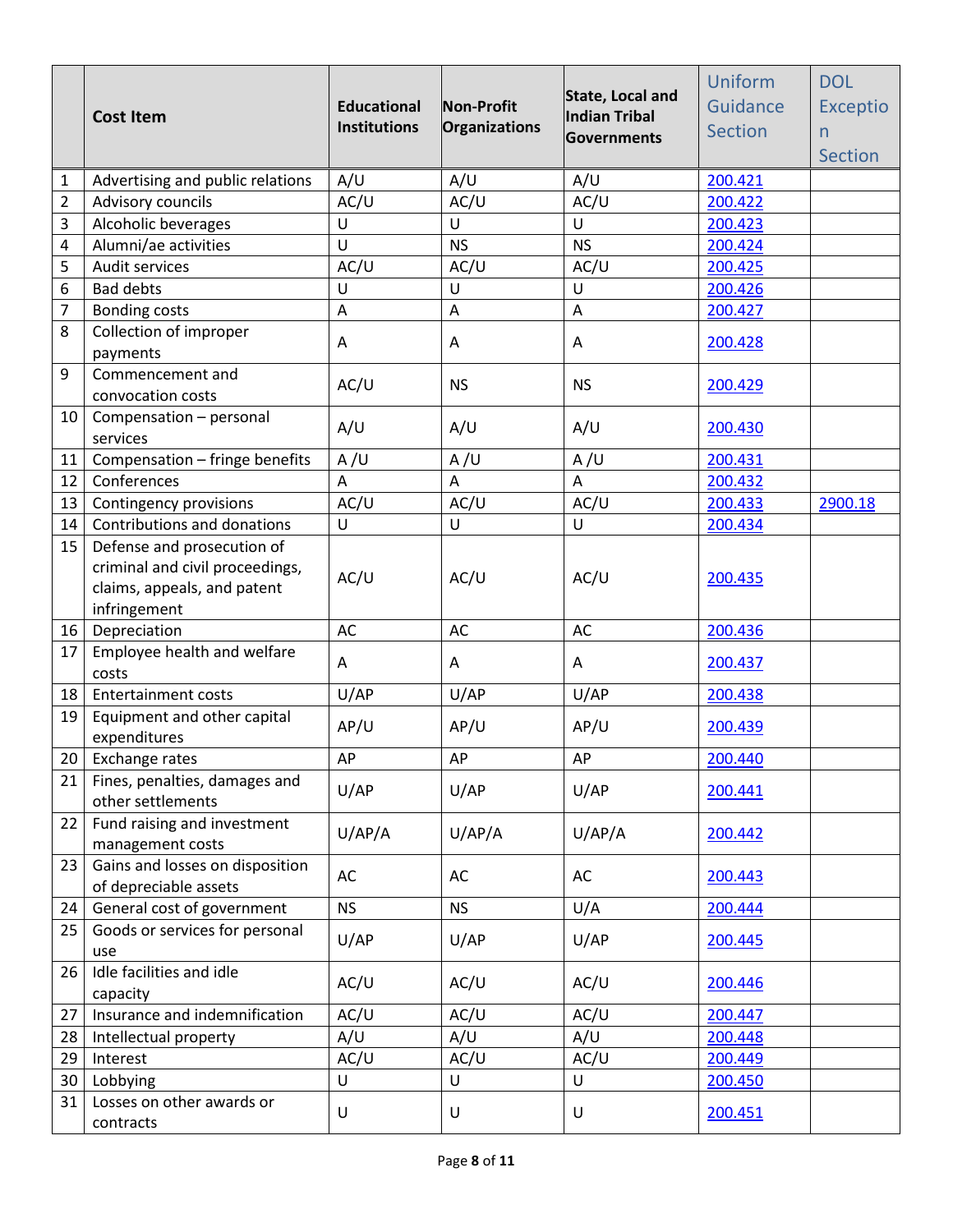|    | <b>Cost Item</b>                                                        | <b>Educational</b><br><b>Institutions</b> | Non-Profit<br>Organizations | State, Local and<br>Indian Tribal<br><b>Governments</b> | Uniform<br>Guidance<br><b>Section</b> | <b>DOL</b><br><b>Exceptio</b><br>n<br><b>Section</b> |
|----|-------------------------------------------------------------------------|-------------------------------------------|-----------------------------|---------------------------------------------------------|---------------------------------------|------------------------------------------------------|
| 32 | Maintenance and repair costs                                            | A                                         | A                           | A                                                       | 200.452                               |                                                      |
| 33 | Material and supplies costs,<br>including costs of computing<br>devices | Α                                         | A                           | A                                                       | 200.453                               |                                                      |
| 34 | Memberships, subscriptions,<br>and professional activity costs          | A/U                                       | A/U                         | A/U                                                     | 200.454                               |                                                      |
| 35 | Organization costs                                                      | U/AP                                      | U/AP                        | U/AP                                                    | 200.455                               |                                                      |
| 36 | Participant support costs                                               | AP                                        | AP                          | AP                                                      | 200.456                               |                                                      |
| 37 | Plant and security costs                                                | $\boldsymbol{\mathsf{A}}$                 | A                           | A                                                       | 200.457                               |                                                      |
| 38 | Pre-award costs                                                         | AP                                        | AP                          | AP                                                      | 200.458                               |                                                      |
| 39 | Professional services costs                                             | $\overline{A}$                            | $\overline{A}$              | A                                                       | 200.459                               |                                                      |
| 40 | Proposal costs                                                          | $\boldsymbol{\mathsf{A}}$                 | A                           | $\overline{A}$                                          | 200.460                               |                                                      |
| 41 | Publication and printing costs                                          | $\overline{A}$                            | A                           | $\overline{A}$                                          | 200.461                               |                                                      |
| 42 | Rearrangement and<br>reconversion costs                                 | A/AP                                      | A/AP                        | A/AP                                                    | 200.462                               |                                                      |
| 43 | Recruiting costs                                                        | A/U                                       | A/U                         | A/U                                                     | 200.463                               |                                                      |
| 44 | Relocations costs of employees                                          | AC/U                                      | AC/U                        | AC/U                                                    | 200.464                               |                                                      |
| 45 | Rental costs of real property and<br>equipment                          | AC/U                                      | AC/U                        | AC/U                                                    | 200.465                               |                                                      |
| 46 | Scholarships and student aid<br>costs                                   | AC                                        | <b>NS</b>                   | <b>NS</b>                                               | 200.466                               |                                                      |
| 47 | Selling and marketing                                                   | U/AP                                      | U/AP                        | U/AP                                                    | 200.467                               |                                                      |
| 48 | Specialized service facilities                                          | <b>AC</b>                                 | <b>AC</b>                   | <b>AC</b>                                               | 200.468                               |                                                      |
| 49 | Student activity costs                                                  | U/AP                                      | U/AP                        | U/AP                                                    | 200.469                               | 2900.19                                              |
| 50 | <b>Taxes</b>                                                            | <b>AC</b>                                 | AC                          | <b>AC</b>                                               | 200.470                               |                                                      |
| 51 | <b>Termination costs</b>                                                | AC/U                                      | AC/U                        | AC/U                                                    | 200.471                               |                                                      |
| 52 | Training and education costs                                            | A                                         | A                           | Α                                                       | 200.472                               |                                                      |
| 53 | <b>Transportation costs</b>                                             | A                                         | A                           | Α                                                       | 200.473                               |                                                      |
| 54 | Travel costs                                                            | AC                                        | AC                          | AP                                                      | 200.474                               |                                                      |
| 55 | Trustees                                                                | A                                         | $\overline{A}$              | <b>NS</b>                                               | 200.475                               |                                                      |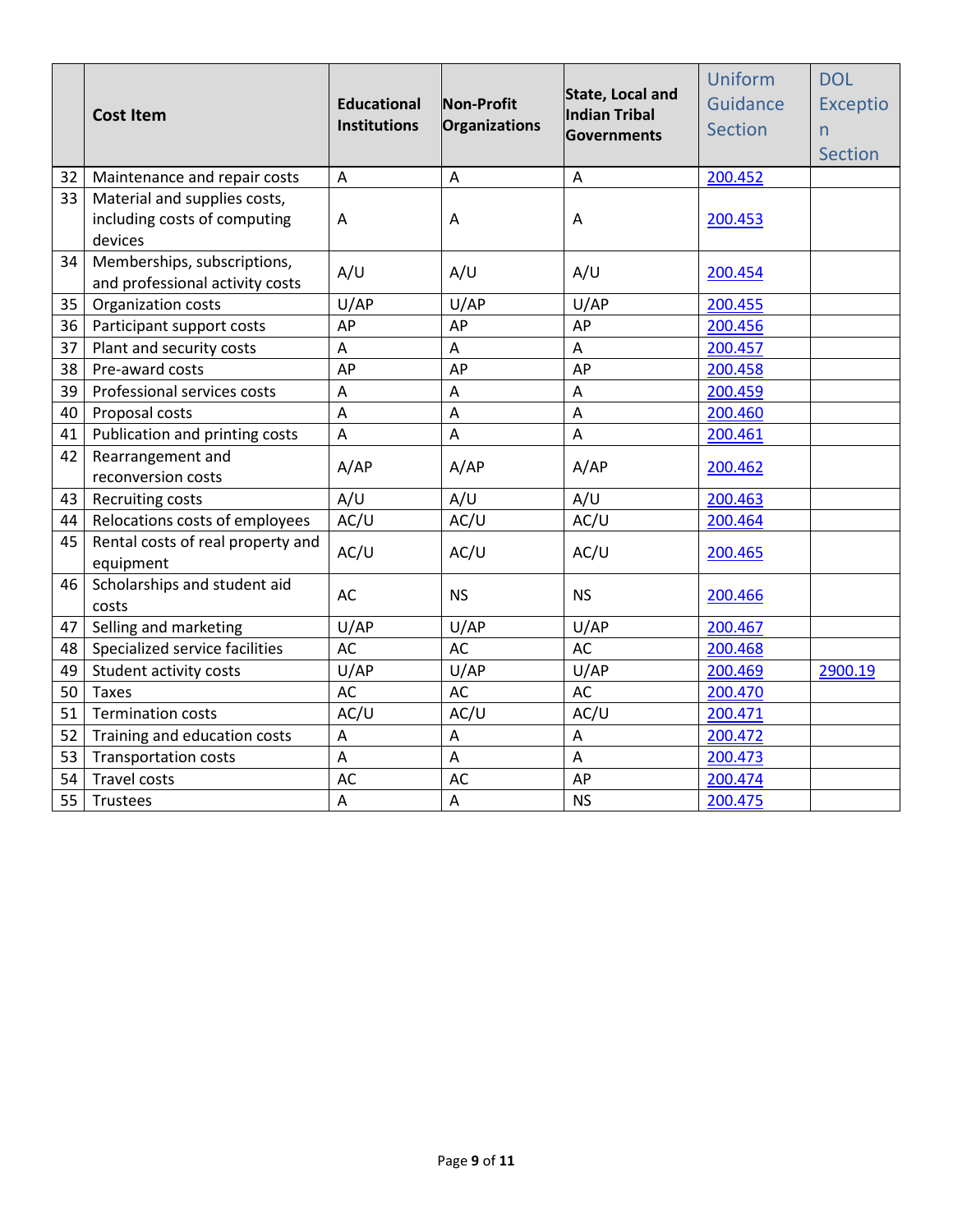# **Prior Written Approval Request**

Subrecipient Name

Subrecipient Number Request Date

**Instructions** – For Prior Written Approval Requests that include costs, complete Sections A, C and D. For requests that do not include costs, complete Sections B, C and D.

### **Section A – Requests that include costs**

Item of cost being requested quality and the cost of cost being requested

Estimated total cost

**Is this purchase necessary and reasonable? Describe the item of cost and its functionality.**

**Is the purchase needed? Describe the reason for the purchase/rent/subscription including functionality not provided by state or local partners.**

**What other costs are associated with the purchase? Describe additional costs (maintenance, set up, taxes, fees, etc.) associated with the purchase.**

**Have the best products been selected? Describe how the product will be selected.**

**If applicable, what procurement method will be used? Describe the procurement method selected.**

**If applicable, was a lease option considered in lieu of the purchase? Describe leasing options as part of the consideration.**

**If applicable, name and address of the entity where the property will be located.**